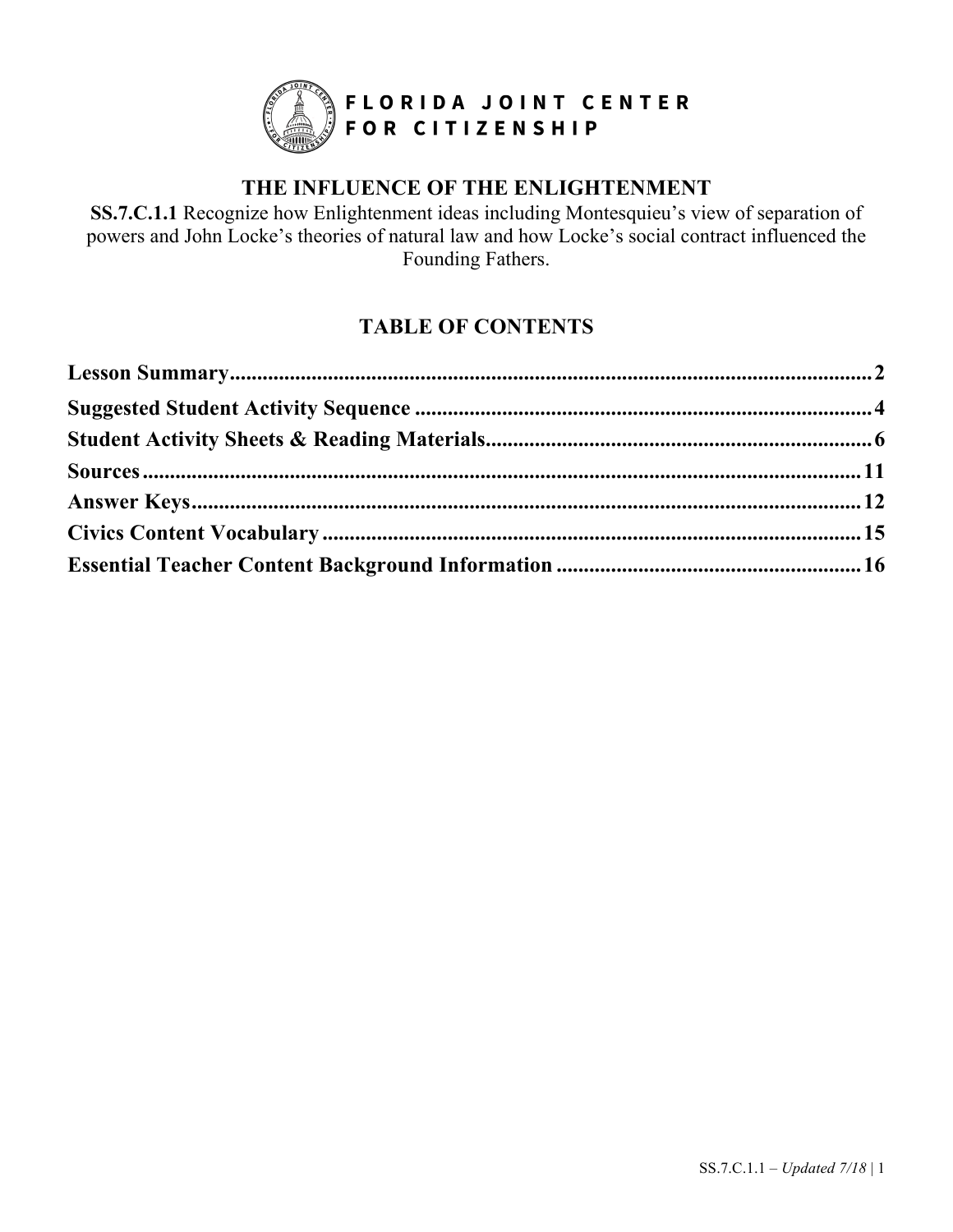# *Lesson Summary*

# *Essential Question*

How did the ideas of Montesquieu and Locke influence the Founding Fathers?

# *NGSSS Benchmark*

SS.7.C.1.1 Recognize how Enlightenment ideas including Montesquieu's view of separation of powers and John Locke's theories of natural law and how Locke's social contract influenced the Founding Fathers.

# *Florida Standards*

| LAFS.68.RH.1.1    | LAFS.68.RH.1.2     | LAFS.68.RH.2.4 |
|-------------------|--------------------|----------------|
| LAFS.68.WHST.1.2  | LAFS.68.WHST.4.10  | LAFS.7.SL.1.1  |
| $MAFS_K12_MP.1.1$ | $MAFS_K12_MP_05.1$ |                |

# *Overview*

In this lesson, students will recognize how two Enlightenment thinkers influenced the Founding Fathers.

# *Learning Goals/Benchmark Clarifications*

- Students will identify and describe the Enlightenment ideas of separation of powers, natural law, and social contract.
- Students will examine how Enlightenment ideas influenced the Founders' beliefs about individual liberties and government.
- Students will evaluate the influence of Montesquieu's and Locke's ideas on the Founding Fathers.

# *Benchmark Content Limits*

• Items will not require students to match a particular Enlightenment philosopher with a corresponding theory.

# *Civics EOC Reporting Category*

Reporting Category 1 – Origins and Purposes of Law and Government

### *Suggested Time Frame*

• Three 45-50 minute class periods

# *Civics Content Vocabulary*

• checks and balances, consent of the governed, Enlightenment, individual liberty, influence, natural law, natural rights, separation of powers, social contract

### *Instructional Strategies*

Close reading of complex text Defining terms in context Guided discussion

# *Materials*

Computer with internet access to project lesson activity sheets Highlighters for all students Student activity sheets:

- Influence from the Enlightenment: John Locke
- John Locke and the Declaration of Independence
- Influence from the Enlightenment: Baron de Montesquieu

Student reading materials:

- John Locke from iCivics: https://www.icivics.org/teachers/lesson-plans/why-government
- Baron de Montesquieu from iCivics: http://www.icivics.org/teachers/lesson-plans/montesquieu-minilesson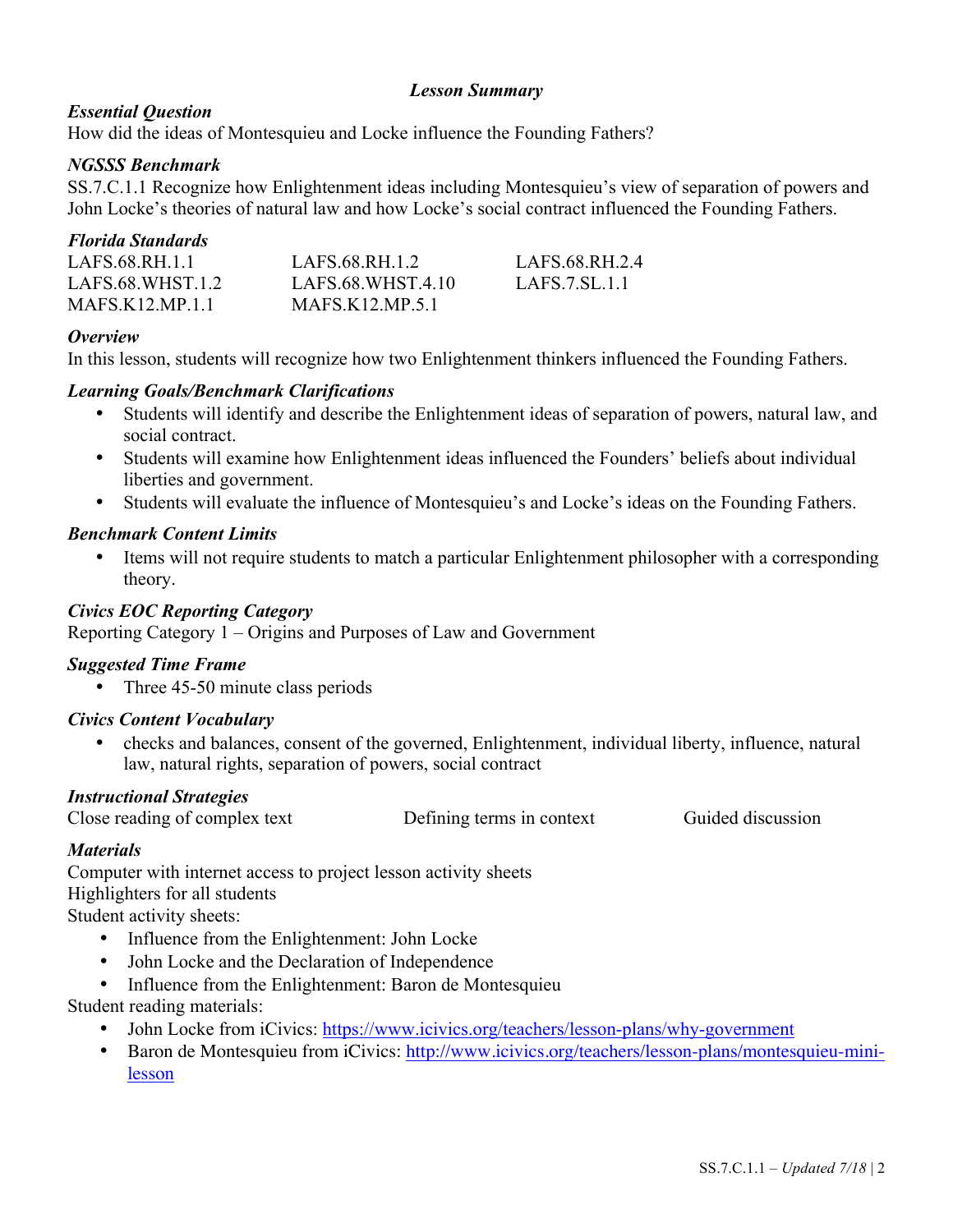# *Lesson Activities and Daily Schedule*

Please use the chart below to track activity completion.

| Day          | Task#  | <b>Steps in</b><br>Lesson | <b>Description</b>                                  | Completed?<br>Yes/No |
|--------------|--------|---------------------------|-----------------------------------------------------|----------------------|
|              | Task 1 | 1-4                       | <b>Hook Activity</b>                                |                      |
| Day<br>One   | Task 2 | $5 - 14$                  | John Locke Reading                                  |                      |
|              | Task 3 | $15 - 18$                 | Social Contract Class Discussion                    |                      |
| Day          | Task 4 | 19-24                     | John Locke and Declaration of Independence Activity |                      |
| Two          | Task 5 | $25 - 31$                 | Baron de Montesquieu Reading                        |                      |
| Day          | Task 5 | $25 - 31$                 | Baron de Montesquieu Reading Continued              |                      |
| <b>Three</b> | Task 6 | 32                        | Checking for Understanding                          |                      |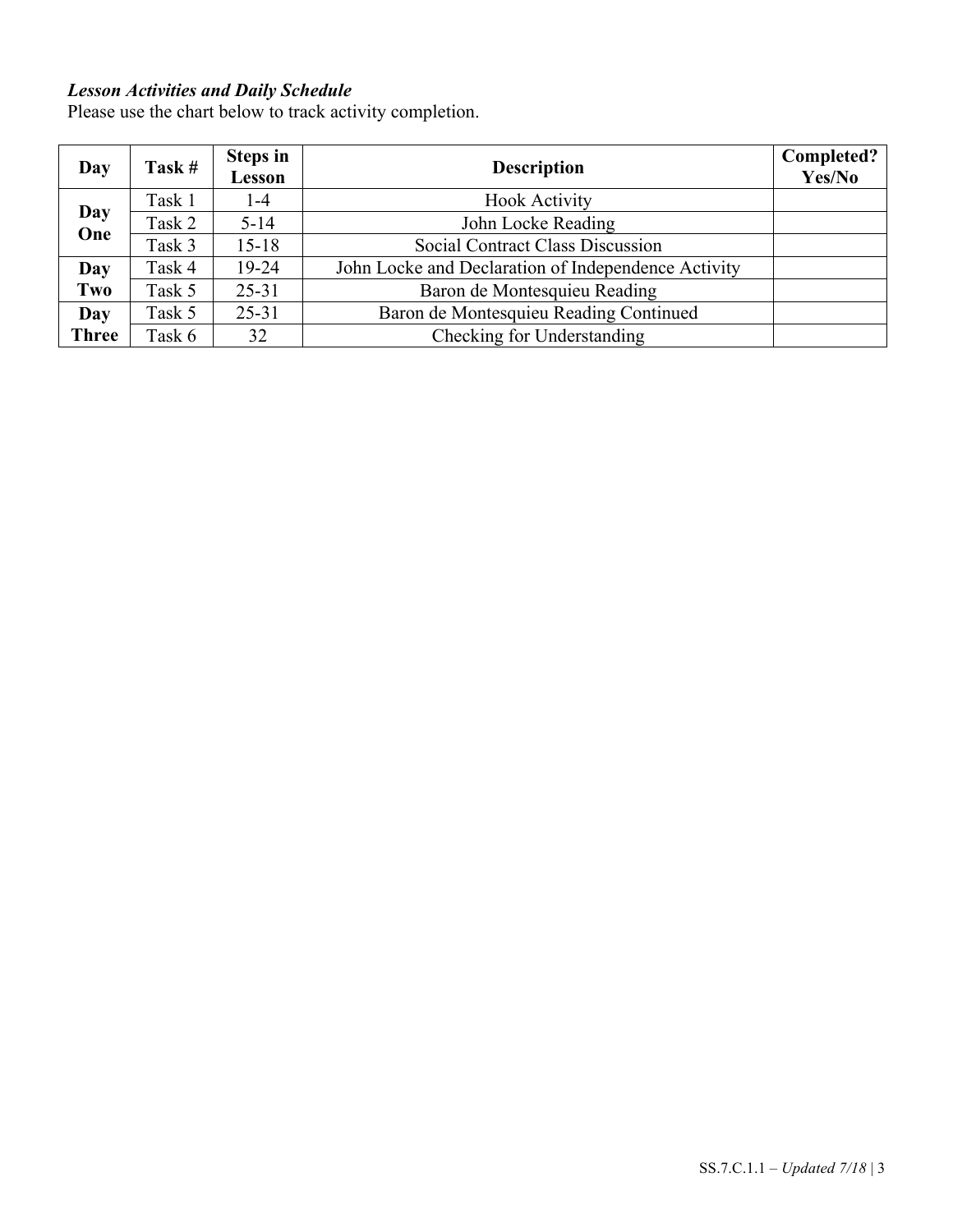# *Suggested Student Activity Sequence*

- 1. To begin this lesson, project the definition of influence on the board:
	- *Influence - having an effect or impact on the actions, behavior, opinions, etc., of another or others*.
- 2. Pose the following questions for discussion: "How can you explain this term in your own words? Are there people in your life that influence your appearance, actions or words? Have you seen celebrities or friends wear or do something that you appreciate, so you do or wear the same thing or something similar? Have you heard something your parents or friends have said that you repeat or it has influenced what you have said?"
- 3. Provide time for students to brainstorm independently and then share out.
- 4. Explain to students that the concept of influence had a significant impact on how the U.S. government was formed. Other writers and philosophers influenced the Founding Fathers while they wrote the documents that guide our government today.
- 5. Pass out the "Influence from the Enlightenment: John Locke" student activity sheet.
- 6. Provide students with the following key points about the Enlightenment and instruct students to take notes on their activity sheet.
	- The age of the Enlightenment occurred during the  $18<sup>th</sup>$  century in Europe.
	- The Enlightenment focused on the ideas of reason, liberty, and individual rights.
	- Ideas from the Enlightenment impacted the ideas included in the Declaration of Independence and the U.S. Constitution.
- 7. Pass out the "John Locke" reading from the Why Government? lesson from iCivics: https://www.icivics.org/teachers/lesson-plans/why-government.
- 8. Read aloud the first paragraph as a whole class.
- 9. Pose the following question for discussion: "According to the text, whom did John Locke influence?" (Thomas Jefferson) Instruct students to write the answer on their activity sheet.
- 10. Place students into pairs and review the vocabulary graphic organizer on the activity sheet.
- 11. Instruct students to read the remaining paragraphs and to complete the vocabulary graphic organizer on their activity sheet so that they define the concepts of "natural rights" and "social contract" by identifying evidence from the text, writing the definition in their own words and creating a visual representation (picture or symbol) of the concept.
- 12. Provide time for students to read and complete the graphic organizer.
- 13. Review the concept of natural rights with the students and explain that Locke believed that these rights should be protected by society and government through the idea of natural law. Instruct students to add the concept of natural law to their activity sheet.
- 14. Pose the following questions for discussion: "Why do you think liberty is a natural right? What does it mean as an individual to have liberty?" Lead students to the understanding that individual liberty is a natural right because it is natural for people to be free from government abuse of power.
- 15. Return student attention to the "Influence from the Enlightenment: John Locke" activity sheet and review the remaining questions on the activity sheet as a whole class: "According to the reading, how are the concepts of social contract and the purpose of government related? What evidence in the text led you to your answer?"
- 16. Provide time for the students to return to their reading and answer the questions.
- 17. Have students share out.
- 18. Remind students that in a social contract, citizens give up some of their freedoms in exchange for the government to protect their natural rights of life, liberty, and property. In return, the government has a responsibility to hold up their end of the social contract. If government does not hold up their end of the contract, citizens would no longer agree to be governed and they would have the right to revolt. This is known as "consent of the governed." Instruct students to add consent of the governed to their activity sheet.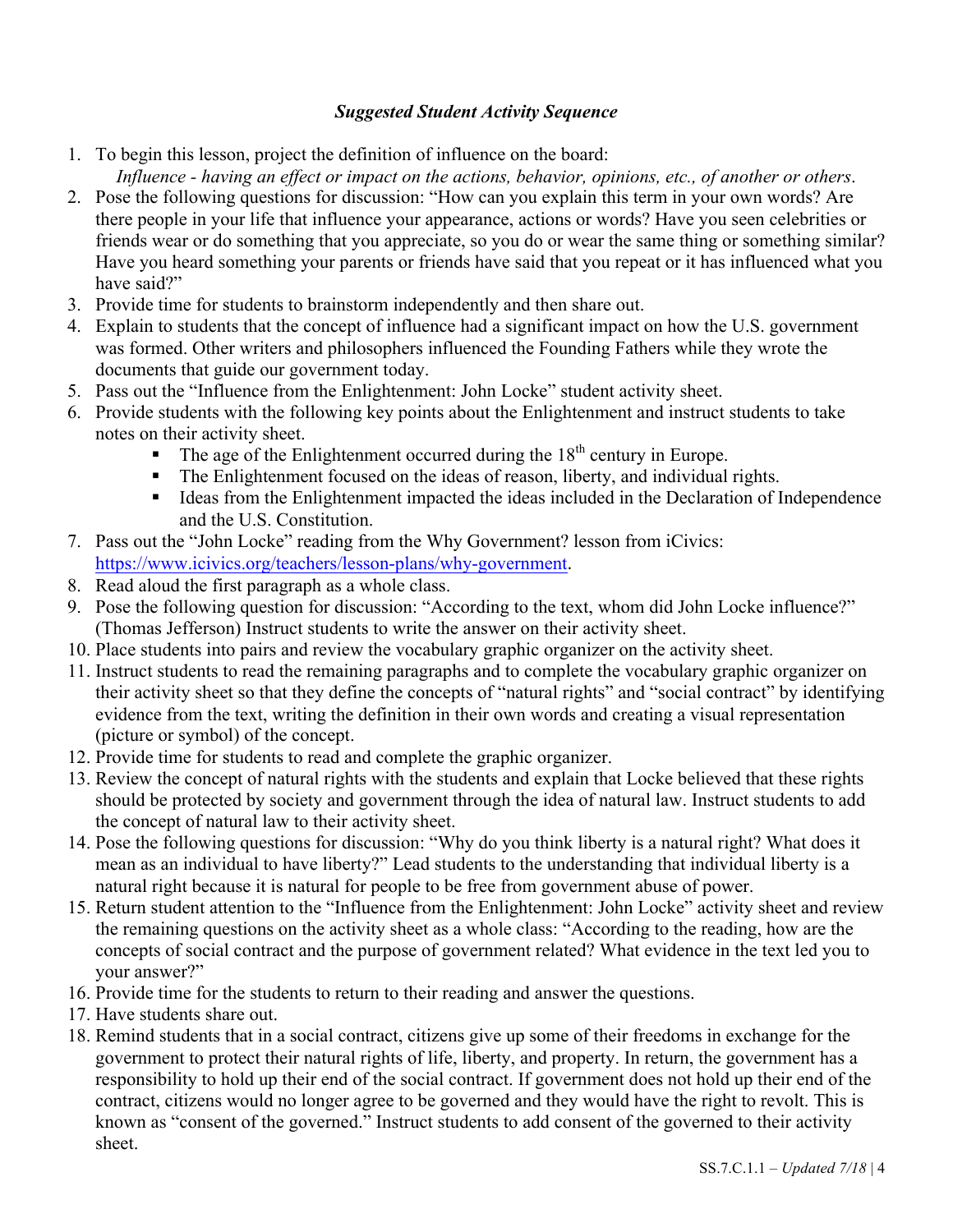- 19. Project an image of the Declaration of Independence from OurDocuments.gov: http://www.ourdocuments.gov/doc.php?flash=true&doc=2# and explain the following key points about the Declaration of Independence and Thomas Jefferson:
	- Remind students that, according to the reading, Thomas Jefferson was inspired by John Locke.
	- Thomas Jefferson was the primary author of the Declaration of Independence, the document that formally stated the colonies' desire to be independent from England.
	- The Declaration of Independence and the Revolutionary War are what led to the colonies becoming the United States.
- 20. Pass out the "John Locke and the Declaration of Independence" student activity sheet and project the following excerpts from the Declaration of Independence:
	- *We hold these truths to be self-evident, that all men are created equal, that they are endowed by their Creator with certain unalienable Rights, that among these are Life, Liberty and the pursuit of Happiness.*
	- § *Governments are instituted among Men, deriving their just powers from the consent of the governed*
	- …whenever any Form of Government becomes destructive of these ends, it is the Right of the *People to alter or to abolish it…*
	- *A Prince whose character is thus marked by every act which may define a Tyrant, is unfit to be the ruler of a free people.*
- 21. Work as a whole class to identify how John Locke influenced these ideas. Read the excerpt aloud to the class and instruct the students to summarize the excerpt in their own words. Then, determine how John Locke influenced the excerpt. Instruct students to take notes on their activity sheet.
- 22. Pose the following questions for discussion: "Based on these excerpts, what connection can you make between the ideas in the Declaration of Independence and John Locke's ideas? How did John Locke influence Thomas Jefferson's (and the other writers of the Declaration of Independence) ideas about natural rights and government?"
- 23. Direct student attention to the question on the bottom of the activity sheet. Read the quote from President John Quincy Adams aloud and instruct students to answer the question.
- 24. Have students share out.
- 25. Explain to students that they are going to learn about another Enlightenment thinker that influenced the Founding Fathers.
- 26. Pass out the "Baron de Montesquieu" reading from iCivics: http://www.icivics.org/teachers/lessonplans/montesquieu-mini-lesson and the "Baron de Montesquieu" activity sheet.
- 27. Read aloud the first paragraph as a whole class.
- 28. Pose the following question for discussion: "According to the text, what document did Montesquieu influence?" Have students write their answer on the activity sheet.
- 29. Have students return to their partner and complete the rest of the reading and activity sheet.
- 30. Provide time for students to read and complete the activity sheet.
- 31. Review the final question on the activity sheet as a whole class and pose the following question for discussion: "Based on what we have learned from the reading, Montesquieu influenced the structure of our government. How would you evaluate his influence on the on the Founding Fathers?" Instruct students to write a summary statement on their activity sheet.
- 32. Checking for Understanding (Formative Assessment):

Instruct students to write a well-crafted informative response using the following prompt: Prompt

Using what you have learned from your readings, explain how John Locke and Baron de Montesquieu influenced the Founding Fathers. Provide a specific example for Locke and Montesquieu.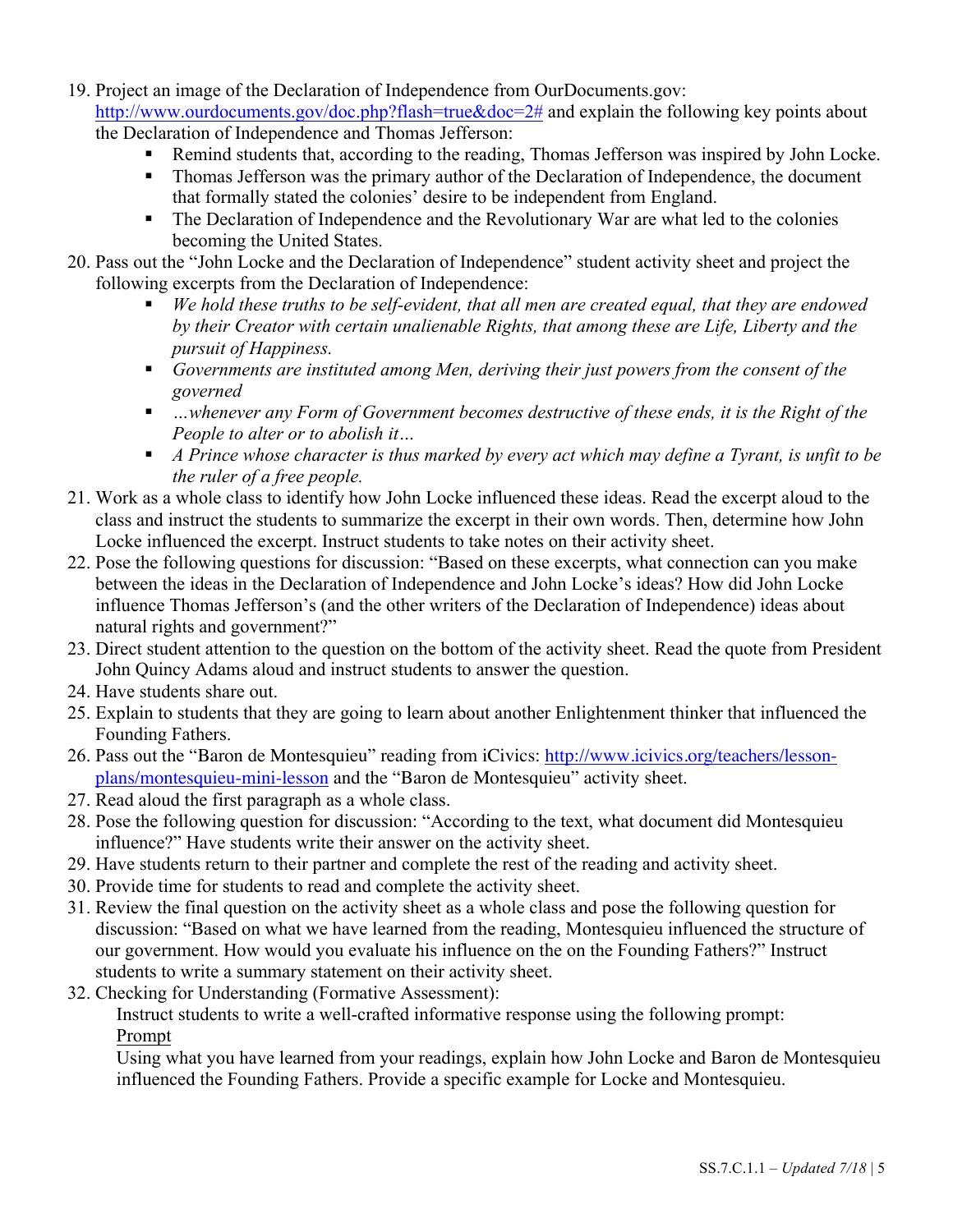# **John Locke** Name:

One of Locke's books, called An Essay Concerning Human Understanding, took over 18 years to write! In it, he savs that people are born with a mind like a **tabula rasa**, which means a blank slate or page. During life, that blank slate gets filled up with the things a person experiences with the five senses. He said people learn and develop differently because they are exposed to different things. The one thing people have in common is that they are human and share a human nature that is the same for all

# **A Man with Many Hats**

John Locke was born in England in 1632. Locke considered becoming a minister, started his career as a doctor, but ended up as a philosopher and political scientist. He had many interests and produced a number of writings that influenced future leaders. One of those leaders was Thomas Jefferson, who helped America gain independence from Britain nearly 150 years after Locke was born. Jefferson studied Locke's writings, and Locke's ideas show up in our own Constitution.

**The Blank Slate** 

people everywhere.



#### EXPOSURE to the World

#### **Natural Rights**

Locke imagined a set of **natural rights** that human beings share. These are the right to life, liberty, and property. **Life** refers to the fact that people want to live and will fight to survive. **Liberty** means that people want to be as free as possible to make their own decisions. **Property** represents the fact that people want to own things that help them survive, such as land, food, and tools. Locke believed these rights aren't given to people—people are born with them.





### **Why do we need a government?**

Locke also wondered what life would be like if people didn't have a government. In this **state of nature** there would be no rules, no one in charge, and no way for people to protect their natural rights. He believed the purpose of government is to end the state of nature and give people certain protections. Most importantly, Locke believed governments should protect people's natural rights.

### **Social Contract**

Locke believed a government can only be legitimate, or valid, if it is based on a social contract with citizens. A *contract* is an agreement between people in which both sides agree to something in order to reach a shared goal. A **social contract** happens between a government and its people. The people agree to give up some freedoms if the government agrees to protect everyone's rights. If the government fails to deliver, the people revolt—like the colonists did during the American Revolution.



Influence Library **Locke p.1** 



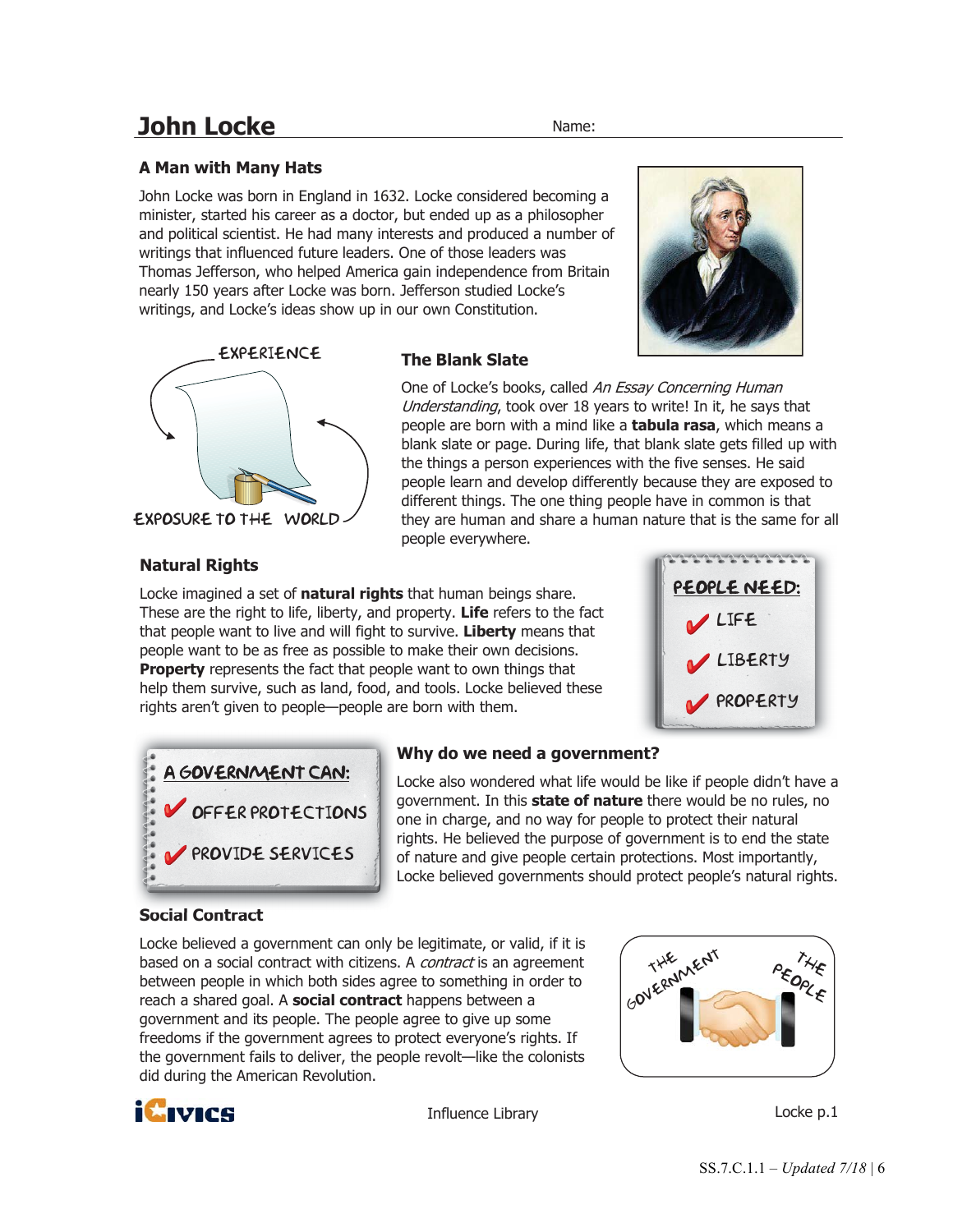# **INFLUENCES FROM THE ENLIGHTENMENT | JOHN LOCKE**

# **According to the text, whom did John Locke influence? \_\_\_\_\_\_\_\_\_\_\_\_\_\_\_\_\_\_\_\_\_\_\_\_\_\_\_\_\_\_**

| <b>Vocabulary Graphic Organizer</b><br>Directions, while you read identify and write down the evidence from the text that defines the term. Define the term in |                                                                                              |  |  |
|----------------------------------------------------------------------------------------------------------------------------------------------------------------|----------------------------------------------------------------------------------------------|--|--|
|                                                                                                                                                                | your own words and create a picture, symbol or visual representation of the term.            |  |  |
| Concept                                                                                                                                                        | <b>Evidence from Text</b><br>Definition in your own<br><b>Visual Representation</b><br>words |  |  |
| natural<br>rights                                                                                                                                              |                                                                                              |  |  |
| social<br><b>contract</b>                                                                                                                                      |                                                                                              |  |  |

| According to John Locke, how are the concept of social contract and the purpose of government<br>related? What evidence in the text led you to your answer? |  |  |
|-------------------------------------------------------------------------------------------------------------------------------------------------------------|--|--|
| <b>Evidence from Text</b><br>Answer                                                                                                                         |  |  |
|                                                                                                                                                             |  |  |
|                                                                                                                                                             |  |  |
|                                                                                                                                                             |  |  |
|                                                                                                                                                             |  |  |
|                                                                                                                                                             |  |  |
|                                                                                                                                                             |  |  |

| <b>Additional Vocabulary Terms from Class Discussion</b> |  |  |
|----------------------------------------------------------|--|--|
| natural law                                              |  |  |
|                                                          |  |  |
|                                                          |  |  |
| consent of the                                           |  |  |
| governed                                                 |  |  |
|                                                          |  |  |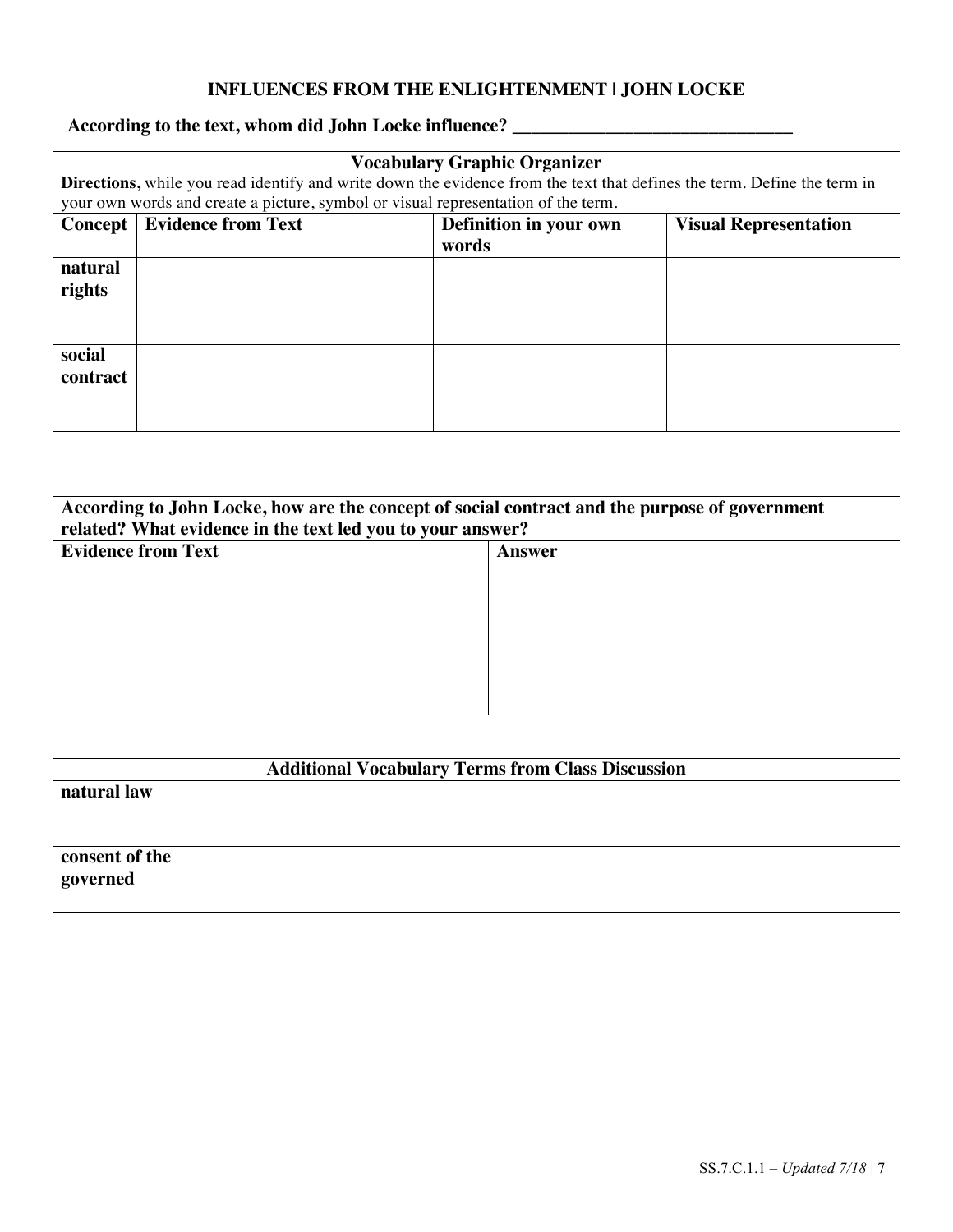# **JOHN LOCKE AND THE DECLARATION OF INDEPENDENCE**

Directions: As a whole class, review each excerpt from the Declaration of Independence. Summarize the excerpt in your own words and then determine how John Locke influenced the excerpt from the Declaration of Independence.

| <b>Excerpt from the Declaration</b> | <b>Summary of excerpt in your</b> | <b>Connection to the ideas of</b> |
|-------------------------------------|-----------------------------------|-----------------------------------|
| of Independence                     | own words                         | <b>John Locke</b>                 |
| We hold these truths to be          |                                   |                                   |
| self-evident, that all men are      |                                   |                                   |
| created equal, that they are        |                                   |                                   |
| endowed by their Creator            |                                   |                                   |
| with certain unalienable            |                                   |                                   |
| Rights, that among these are        |                                   |                                   |
| Life, Liberty and the pursuit       |                                   |                                   |
| of Happiness.                       |                                   |                                   |
| Governments are instituted          |                                   |                                   |
| among Men, deriving their           |                                   |                                   |
| just powers from the consent        |                                   |                                   |
| of the governed                     |                                   |                                   |
|                                     |                                   |                                   |
| whenever any Form of                |                                   |                                   |
| Government becomes                  |                                   |                                   |
| destructive of these ends, it is    |                                   |                                   |
| the Right of the People to          |                                   |                                   |
| alter or to abolish it              |                                   |                                   |
|                                     |                                   |                                   |
| A Prince whose character is         |                                   |                                   |
| <i>thus marked by every act</i>     |                                   |                                   |
| which may define a Tyrant, is       |                                   |                                   |
| unfit to be the ruler of a free     |                                   |                                   |
| people.                             |                                   |                                   |
|                                     |                                   |                                   |

The Impact of John Locke on the Founding Fathers

President John Quincy Adams once stated that: "The Declaration of Independence was founded upon one and the same theory of government: the writings of Locke." Based on this statement, how would you summarize the impact of John Locke on the Founding Fathers?

Adapted from: John Locke: A Philosophical Founder of America: http://www.wallbuilders.com/libissuesarticles.asp?id=99156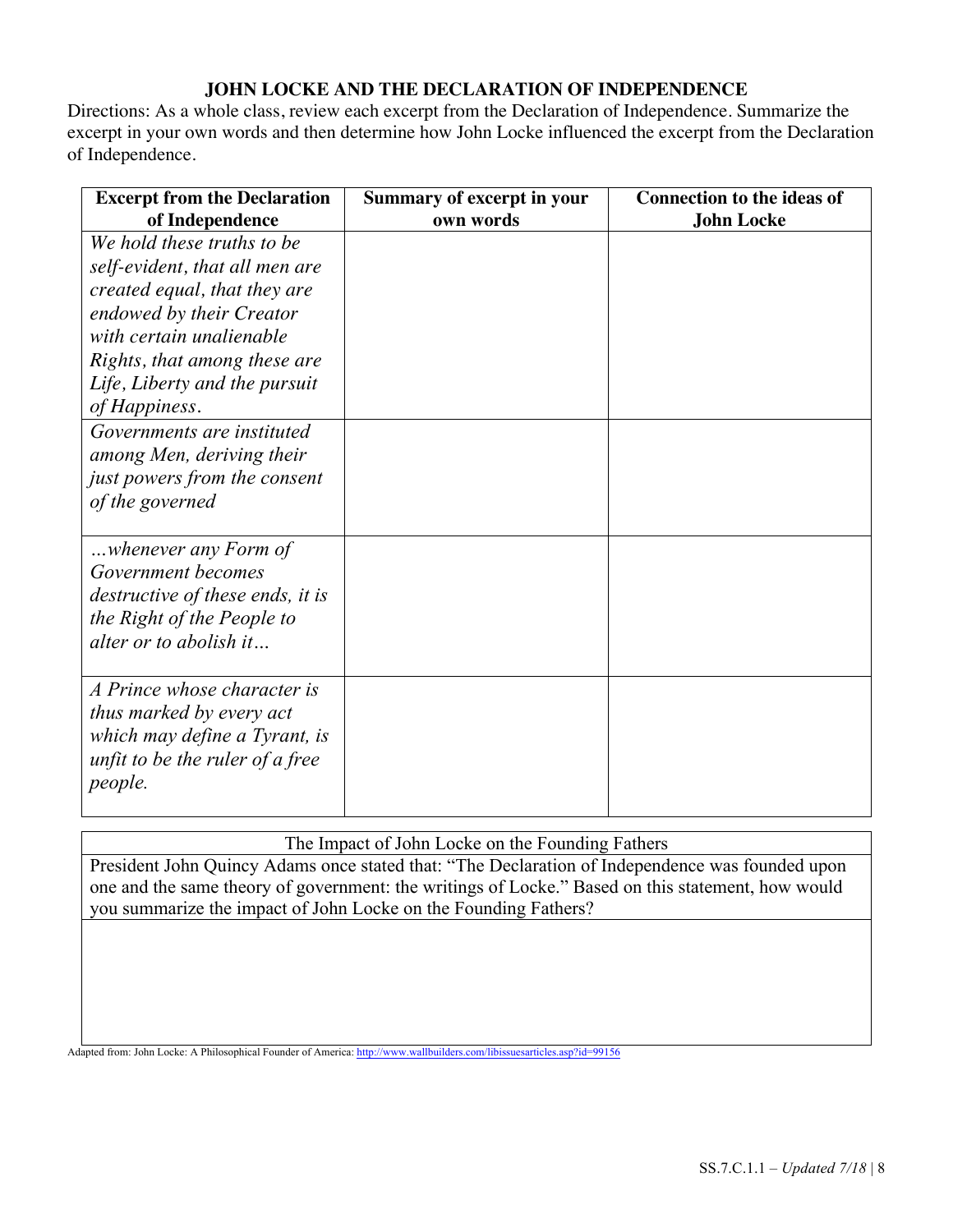# **Baron de Montesquieu** Name:

## **A Baron is Born**

Charles Louis de Secondat was born in 1689 in the city of Bordeaux, France. At age 27, he became Baron de Montesquieu (MON-teh-skew) when he inherited his uncle's fortune and title. Montesquieu was one of the great thinkers of the 17th and 18th centuries. He spent a lot of time thinking about how governments should be created and maintained. His ideas guided the Founding Fathers when they wrote the United States Constitution. Even today, Montesquieu's thinking influences the way people think about government around the world.



How do the laws in our society keep us safe?

#### **Follow the Rules**

The term *liberty* means different things to different people. Some think liberty means being able to speak and act without being held back by laws and rules in other words, being able to do whatever you want. But Montesquieu believed that **liberty** is the peace of mind that comes from being safe. He believed safety can only exist if everyone follows the law. If governments could provide and enforce clear laws that everyone would follow, it would increase liberty, reduce the problems of society, and improve human life.

### **Separate...**

Montesquieu studied the laws, customs, and governments of European countries to see how they created and enforced laws. He admired the government of England. The English government had three parts: a king to enforce laws, Parliament to create laws, and courts to interpret laws. The government was divided into parts, and each part had its own purpose. Montesquieu called this the **separation of powers.** 





#### **…but Equal**

18th century English judge

Dividing the powers of government was just the first step. Each part of the government needed to be *balanced* with the other parts. Montesquieu thought that each of the parts, or branches, of government should be equal. He worried that if one branch had more power than the others, people would suffer and lose their liberty. To avoid this, he suggested that each branch have the ability to *limit* the power of the other two branches. In England, if the king tried to take too much control, the Parliament or the courts could act to stop him. Today, we call this the system of **checks and balances**.

### **Sound Familiar?**

James Madison, the "Father of the Constitution," liked the idea that each branch of government should have a clear role. As a result, the U.S. Constitution clearly explains what each branch is supposed to do: **Congress** makes laws, the **President** enforces laws, and the **Courts** interpret laws. Each branch has the power to check, or limit, the other branches. This keeps all branches of government balanced and equal.



Influence Library



Montesquieu p.1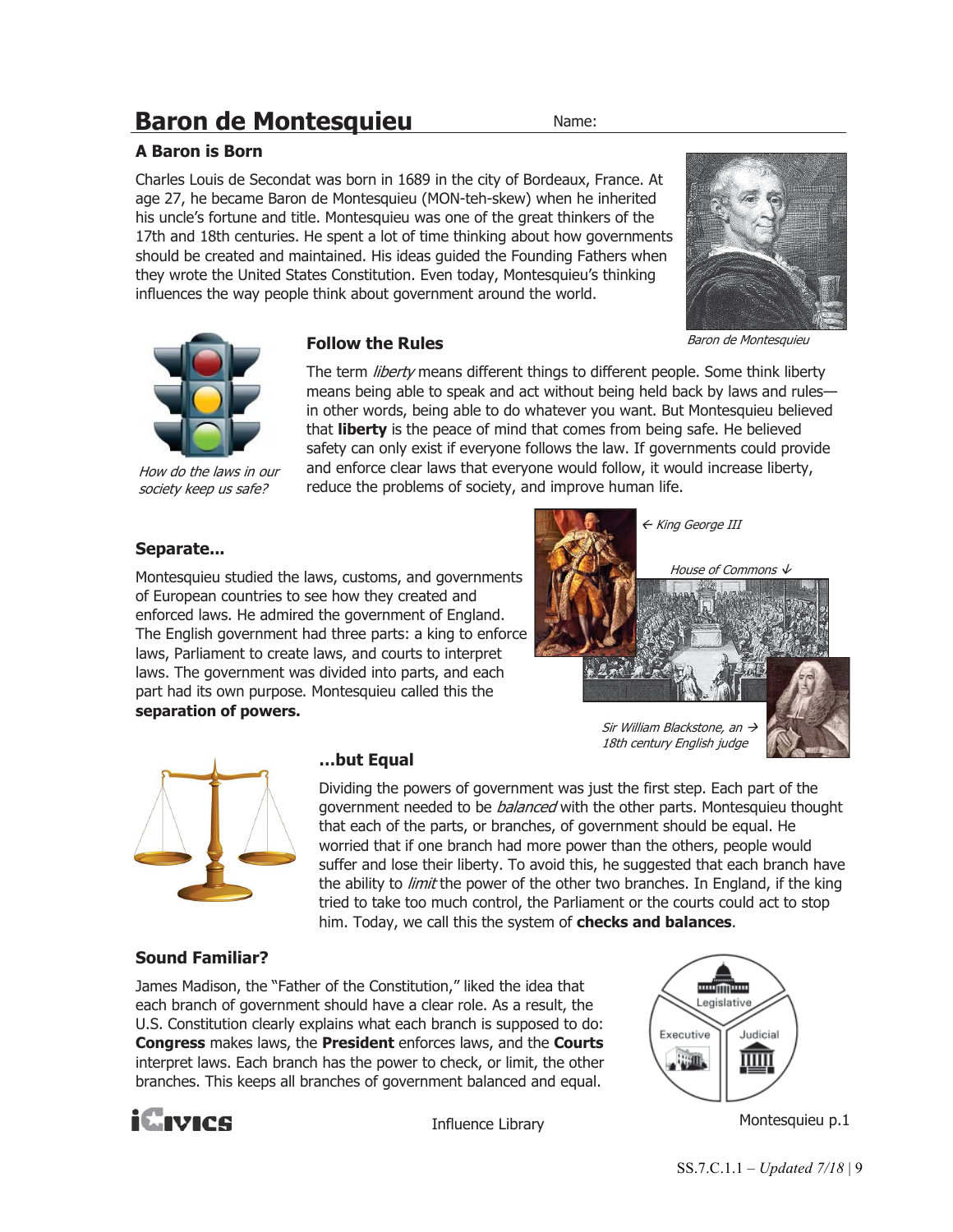# **INFLUENCES FROM THE ENLIGHTENMENT | BARON DE MONTESQUIEU**

**According to the text, what document did Montesquieu influence? \_\_\_\_\_\_\_\_\_\_\_\_\_\_\_\_\_\_\_\_\_\_\_\_**

| According to the text, how did Montesquieu define liberty and how did he explain the relationship<br>between liberty and government? What evidence in the text led you to your answer? |        |  |
|----------------------------------------------------------------------------------------------------------------------------------------------------------------------------------------|--------|--|
| <b>Evidence from Text</b>                                                                                                                                                              | Answer |  |
|                                                                                                                                                                                        |        |  |
|                                                                                                                                                                                        |        |  |
|                                                                                                                                                                                        |        |  |
|                                                                                                                                                                                        |        |  |
|                                                                                                                                                                                        |        |  |

| <b>Vocabulary Graphic Organizer</b> |                                                                                   |                                                                                                                         |  |
|-------------------------------------|-----------------------------------------------------------------------------------|-------------------------------------------------------------------------------------------------------------------------|--|
|                                     |                                                                                   | Directions, while you read identify and write down the evidence from the text that defines the term. Define the term in |  |
|                                     | your own words and create a picture, symbol or visual representation of the term. |                                                                                                                         |  |
| Concept                             | <b>Evidence from Text</b>                                                         | Definition in your own<br><b>Visual Representation</b>                                                                  |  |
|                                     |                                                                                   | words                                                                                                                   |  |
| separation of                       |                                                                                   |                                                                                                                         |  |
| powers                              |                                                                                   |                                                                                                                         |  |
|                                     |                                                                                   |                                                                                                                         |  |
|                                     |                                                                                   |                                                                                                                         |  |
|                                     |                                                                                   |                                                                                                                         |  |
|                                     |                                                                                   |                                                                                                                         |  |
| checks and                          |                                                                                   |                                                                                                                         |  |
| <b>balances</b>                     |                                                                                   |                                                                                                                         |  |
|                                     |                                                                                   |                                                                                                                         |  |
|                                     |                                                                                   |                                                                                                                         |  |
|                                     |                                                                                   |                                                                                                                         |  |
|                                     |                                                                                   |                                                                                                                         |  |

| According to the text, how did Montesquieu's ideas influence the U.S. Constitution? What evidence in<br>the text led you to your answer? |  |  |
|------------------------------------------------------------------------------------------------------------------------------------------|--|--|
| <b>Evidence from Text</b><br><b>Answer</b>                                                                                               |  |  |
|                                                                                                                                          |  |  |
|                                                                                                                                          |  |  |
|                                                                                                                                          |  |  |
|                                                                                                                                          |  |  |
|                                                                                                                                          |  |  |
| <b>Impact of Montesquieu's Influence:</b>                                                                                                |  |  |
|                                                                                                                                          |  |  |
|                                                                                                                                          |  |  |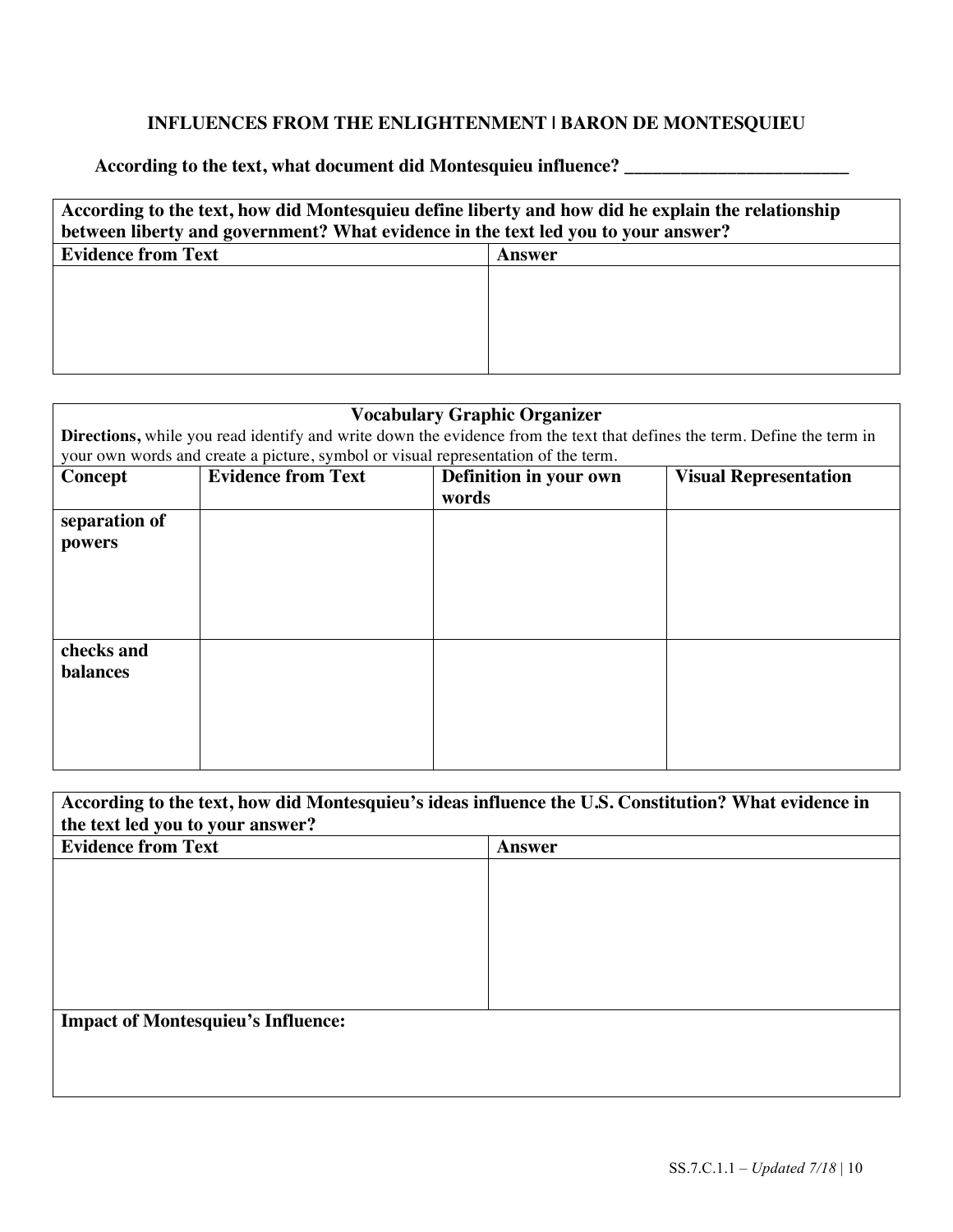# *Sources*

iCivics Enlightenment mini lesson: http://www.icivics.org/teachers/lesson-plans/enlightenment-minilesson

iCivics Why Government? lesson: https://www.icivics.org/teachers/lesson-plans/why-government iCivics Montesquieu mini lesson: http://www.icivics.org/teachers/lesson-plans/montesquieu-minilesson

Ohio Department of Education Lesson Plan:

http://dnet01.ode.state.oh.us/ims.itemdetails/lessondetail.aspx?id=0907f84c80531ceb, Accessed May 2013.

John Locke: A Philosophical Founder of America:

http://www.wallbuilders.com/libissuesarticles.asp?id=99156

Declaration of Independence from OurDocuments.gov:

http://www.ourdocuments.gov/doc.php?flash=true&doc=2#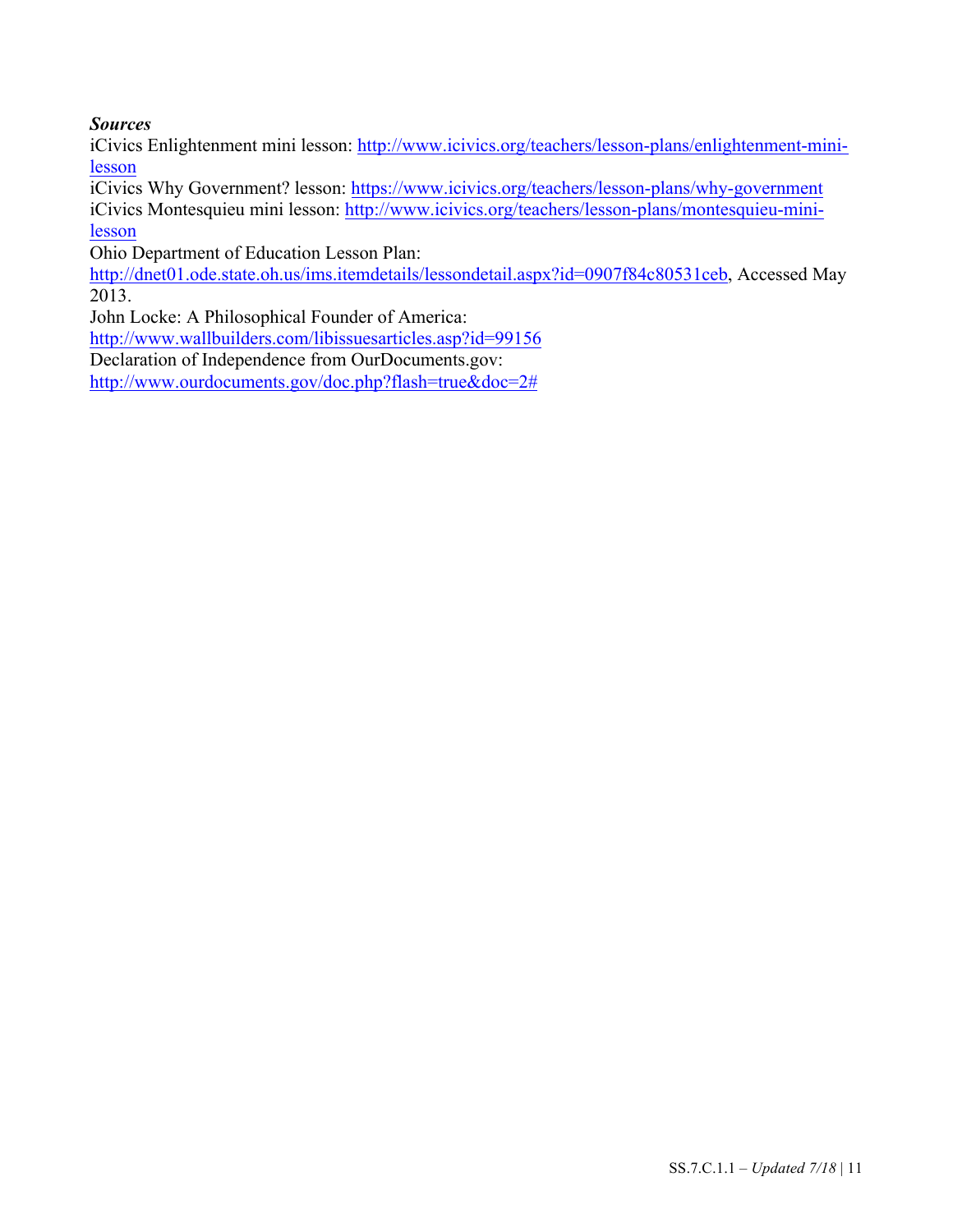# **INFLUENCES FROM THE ENLIGHTENMENT | JOHN LOCKE - Sample Answers**

# **According to the text, whom did John Locke influence? Thomas Jefferson**

| <b>Vocabulary Graphic Organizer</b> |                                                                                                                         |                              |                              |
|-------------------------------------|-------------------------------------------------------------------------------------------------------------------------|------------------------------|------------------------------|
|                                     | Directions, while you read identify and write down the evidence from the text that defines the term. Define the term in |                              |                              |
|                                     | your own words and create a picture, symbol or visual representation of the term.                                       |                              |                              |
|                                     | <b>Concept   Evidence from Text</b>                                                                                     | Definition in your own       | <b>Visual Representation</b> |
|                                     |                                                                                                                         | words                        |                              |
| natural                             | Locke imagined a set of natural                                                                                         | Natural rights are life,     |                              |
| rights                              | rights that human beings share.                                                                                         | liberty, and property. These |                              |
|                                     | These are the right to life, liberty,                                                                                   | are rights people are born   |                              |
|                                     | and property. Locke believed these                                                                                      | with.                        |                              |
|                                     | rights aren't given to people- people                                                                                   |                              |                              |
|                                     | are born with them                                                                                                      |                              |                              |
| social                              | Locke believed a government can                                                                                         | A contract, or agreement,    |                              |
| contract                            | only be legitimate, or valid, if it is                                                                                  | between the government and   |                              |
|                                     | based on a social contract with                                                                                         | the citizens.                |                              |
|                                     | citizens. A social contract happens                                                                                     |                              |                              |
|                                     | between a government and its                                                                                            |                              |                              |
|                                     | people.                                                                                                                 |                              |                              |

| According to John Locke, how are the concept of social contract and the purpose of government<br>related? What evidence in the text led you to your answer?                                            |                                                                                                                                                                                                                                                                              |  |  |
|--------------------------------------------------------------------------------------------------------------------------------------------------------------------------------------------------------|------------------------------------------------------------------------------------------------------------------------------------------------------------------------------------------------------------------------------------------------------------------------------|--|--|
| <b>Evidence from Text</b><br>Answer                                                                                                                                                                    |                                                                                                                                                                                                                                                                              |  |  |
| He believed the purpose of government is to end the<br>state of nature and give people certain protections.<br>Most importantly, Locke believed governments should<br>protect people's natural rights. | According to Locke, the purpose of government is<br>to provide protections, especially people's natural<br>rights. In order for a government to protect their<br>rights, the government and the citizens must have a<br>social contract stating that people agree to give up |  |  |
| The people agree to give up some freedoms if the<br>government agrees to protect everyone's rights. If the<br>government fails to deliver, the people revolt                                           | some freedoms in order for government to protect<br>everyone's rights.                                                                                                                                                                                                       |  |  |

| <b>Additional Vocabulary Terms from Class Discussion</b> |                                                                               |  |
|----------------------------------------------------------|-------------------------------------------------------------------------------|--|
| natural law                                              | laws passed by government to protect natural rights                           |  |
|                                                          |                                                                               |  |
|                                                          |                                                                               |  |
| consent of the                                           | an agreement made by the people to establish a government and follow its laws |  |
| governed                                                 |                                                                               |  |
|                                                          |                                                                               |  |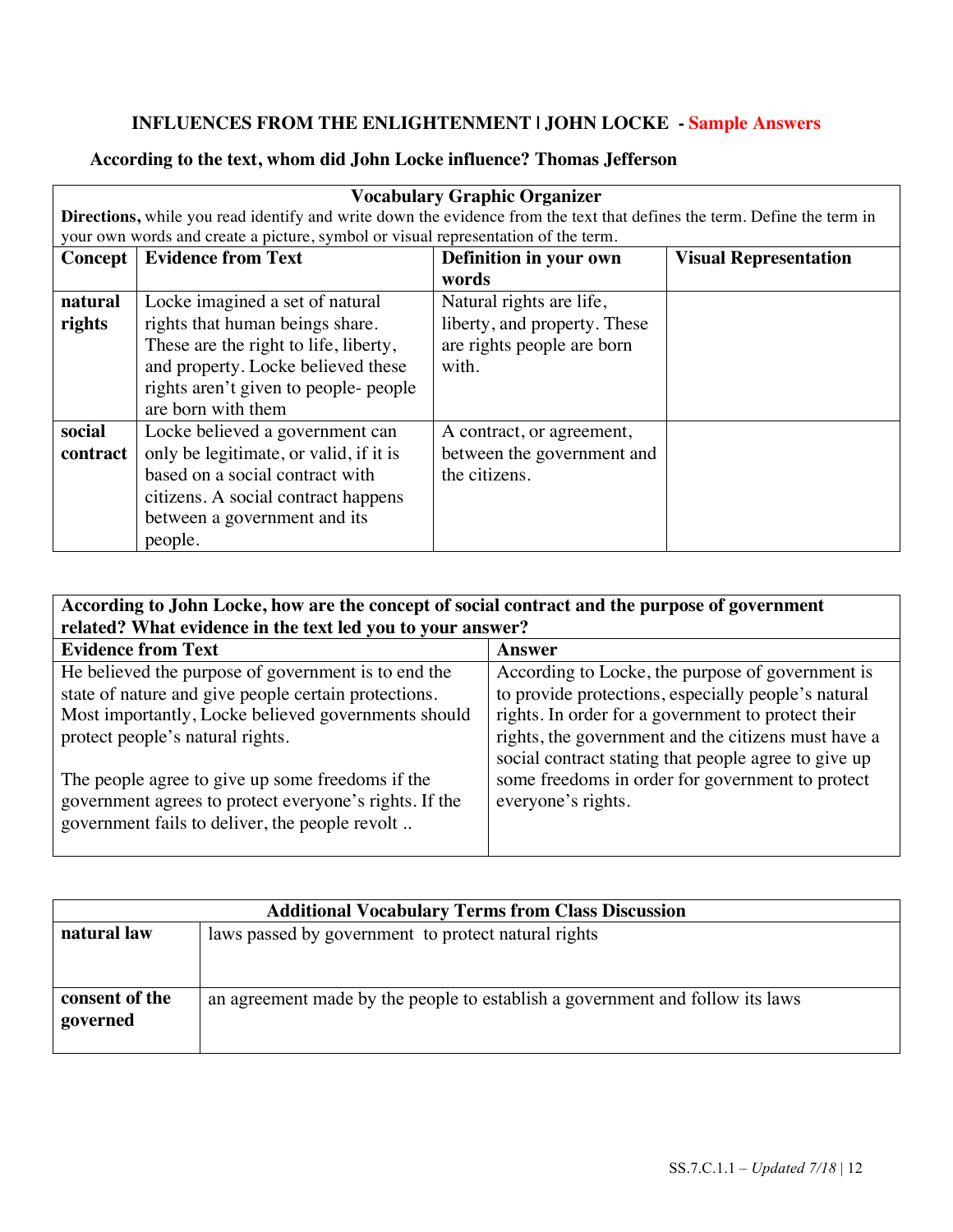# **JOHN LOCKE AND THE DECLARATION OF INDEPENDENCE – Sample Answers**

Directions: As a whole class, review each excerpt from the Declaration of Independence. Summarize the excerpt in your own words and then determine how John Locke influenced the excerpt from the Declaration of Independence.

| <b>Excerpt from the Declaration</b>                                                                                                                                                                                                    | <b>Summary of excerpt in your</b>                                                                            | <b>Connection to the ideas of</b>              |  |
|----------------------------------------------------------------------------------------------------------------------------------------------------------------------------------------------------------------------------------------|--------------------------------------------------------------------------------------------------------------|------------------------------------------------|--|
| of Independence                                                                                                                                                                                                                        | own words                                                                                                    | <b>John Locke</b>                              |  |
| We hold these truths to be<br>self-evident, that all men are<br>created equal, that they are<br>endowed by their Creator<br>with certain unalienable<br>Rights, that among these are<br>Life, Liberty and the pursuit<br>of Happiness. | All men are created equal and<br>all men have the right to life,<br>liberty and the pursuit of<br>happiness. | natural rights                                 |  |
| Governments are instituted<br>among Men, deriving their<br>just powers from the consent<br>of the governed                                                                                                                             | Government gets its power from<br>the consent of the governed.                                               | consent of the governed                        |  |
| whenever any Form of<br>Government becomes<br>destructive of these ends, it is<br>the Right of the People to<br>alter or to abolish it                                                                                                 | It is the right of the people to<br>change or end government if it<br>becomes destructive.                   | consent of the governed and<br>social contract |  |
| A Prince whose character is<br>thus marked by every act<br>which may define a Tyrant, is<br>unfit to be the ruler of a free<br>people.                                                                                                 | A tyrant is unfit to rule a free<br>people.                                                                  | natural rights                                 |  |

The Impact of John Locke on the Founding Fathers

President John Quincy Adams once stated that: "The Declaration of Independence was founded upon one and the same theory of government: the writings of Locke." Based on this statement, how would you summarize the impact of John Locke on the Founding Fathers?

Based on this quote from President Adams, I can summarize that John Locke had a large impact on the Founding Fathers. According to Adams, John Locke's ideas are the main ideas in the Declaration of Independence.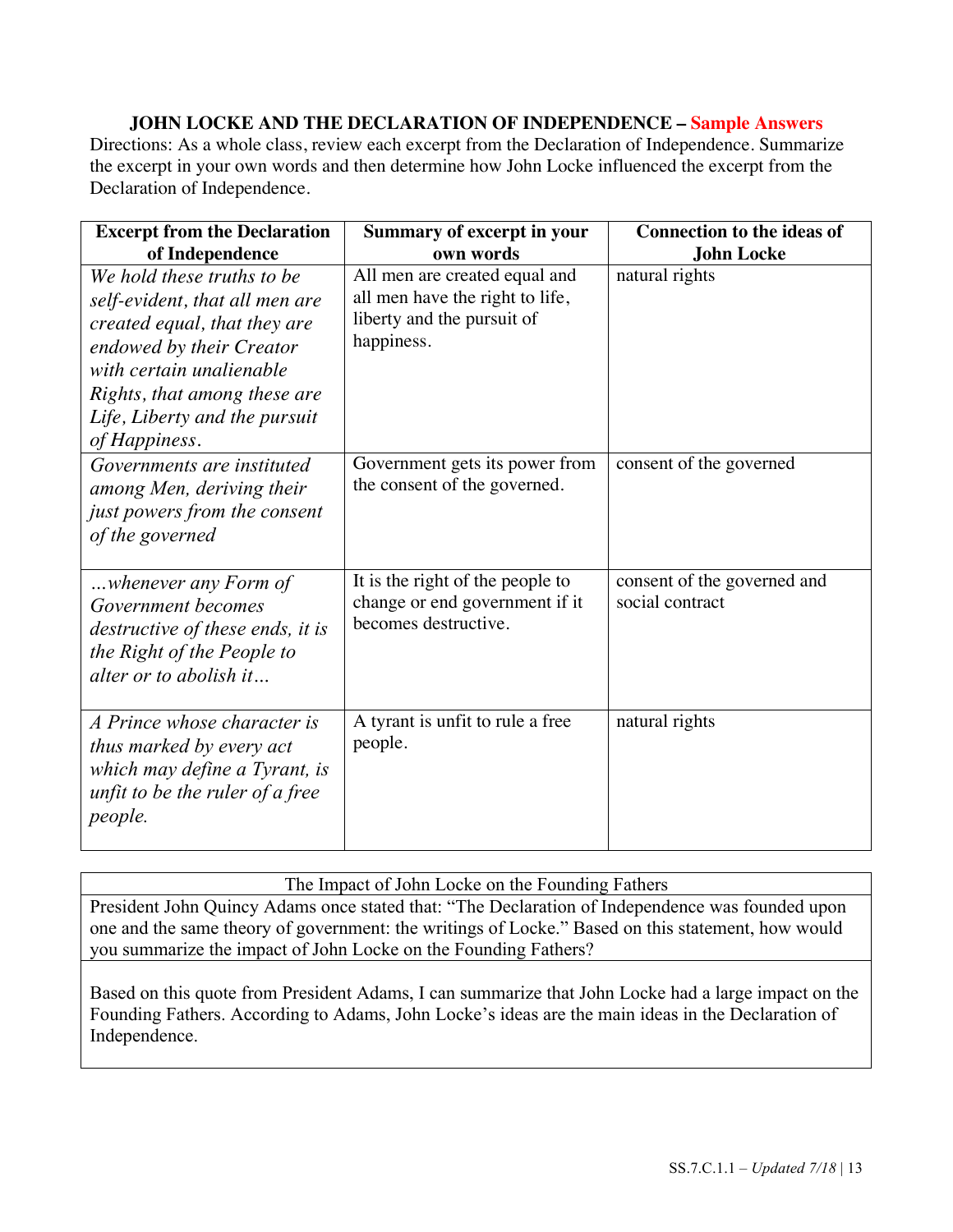# **INFLUENCES FROM THE ENLIGHTENMENT | BARON DE MONTESQUIEU – Sample Answers**

| According to the text, what document did Montesquieu influence? U.S. Constitution                 |                                                     |  |  |  |
|---------------------------------------------------------------------------------------------------|-----------------------------------------------------|--|--|--|
| According to the text, how did Montesquieu define liberty and how did he explain the relationship |                                                     |  |  |  |
| between liberty and government? What evidence in the text led you to your answer?                 |                                                     |  |  |  |
| <b>Evidence from Text</b>                                                                         | Answer                                              |  |  |  |
| Montesquieu believed that liberty is the peace of mind                                            | According to Montesquieu, liberty is the feeling of |  |  |  |
| that comes from being safe.                                                                       | safety. This feeling of safety comes when           |  |  |  |
|                                                                                                   | government provides and enforces clear laws that    |  |  |  |
| He believed safety can only exist if everyone follows                                             | everyone can follow.                                |  |  |  |
| the law. If governments could provide and enforce clear                                           |                                                     |  |  |  |
| laws that everyone would follow, it would increase                                                |                                                     |  |  |  |
| liberty, reduce the problems of society, and improve                                              |                                                     |  |  |  |
| human life.                                                                                       |                                                     |  |  |  |

| Concept         | <b>Evidence from Text</b>      | Definition in your own      | <b>Visual Representation</b> |
|-----------------|--------------------------------|-----------------------------|------------------------------|
|                 |                                | words                       |                              |
| separation of   | The English government had     | Separation of powers is     |                              |
| powers          | three parts: a king to enforce | when the government is      |                              |
|                 | laws, Parliament to create     | divided into parts and each |                              |
|                 | laws, and courts to interpret  | part has its own purpose.   |                              |
|                 | laws. The government was       |                             |                              |
|                 | divided into parts, and each   |                             |                              |
|                 | part had its own purpose.      |                             |                              |
| checks and      | Each part of the government    | Checks and balances means   |                              |
| <b>balances</b> | needed to be balances with     | that the branches of        |                              |
|                 | the other partshe              | government are balances     |                              |
|                 | suggested that each branch     | and each branch can limit   |                              |
|                 | have the ability to limit the  | the power of the other two. |                              |
|                 | power of the other two         |                             |                              |
|                 | branches.                      |                             |                              |

# **According to the text, how did Montesquieu's ideas influence the U.S. Constitution? What evidence in the text led you to your answer?**

| <b>Evidence from Text</b>                                                                                        | Answer                                                 |  |  |
|------------------------------------------------------------------------------------------------------------------|--------------------------------------------------------|--|--|
| James Madison liked the idea that each branch of                                                                 | Due to Montesquieu's influence, the U.S. Constitution  |  |  |
| government should have a clear role. As a result, the U.S.                                                       | has set up our government into three separate branches |  |  |
| Constitution clearly explains what each branch is supposed                                                       | that have the power to check and balance each other.   |  |  |
| to do: Congress makes laws, the President enforces laws,                                                         |                                                        |  |  |
| and the Courts interpret laws. Each branch has the power to                                                      |                                                        |  |  |
| check, or limit, the other branches.                                                                             |                                                        |  |  |
| <b>Impact of Montesquieu's Influence:</b> Without Montesquieu's influence, we would not have the system of       |                                                        |  |  |
| government that we have today. The ideas of separation of powers and checks and balances are vital to making our |                                                        |  |  |
| country function.                                                                                                |                                                        |  |  |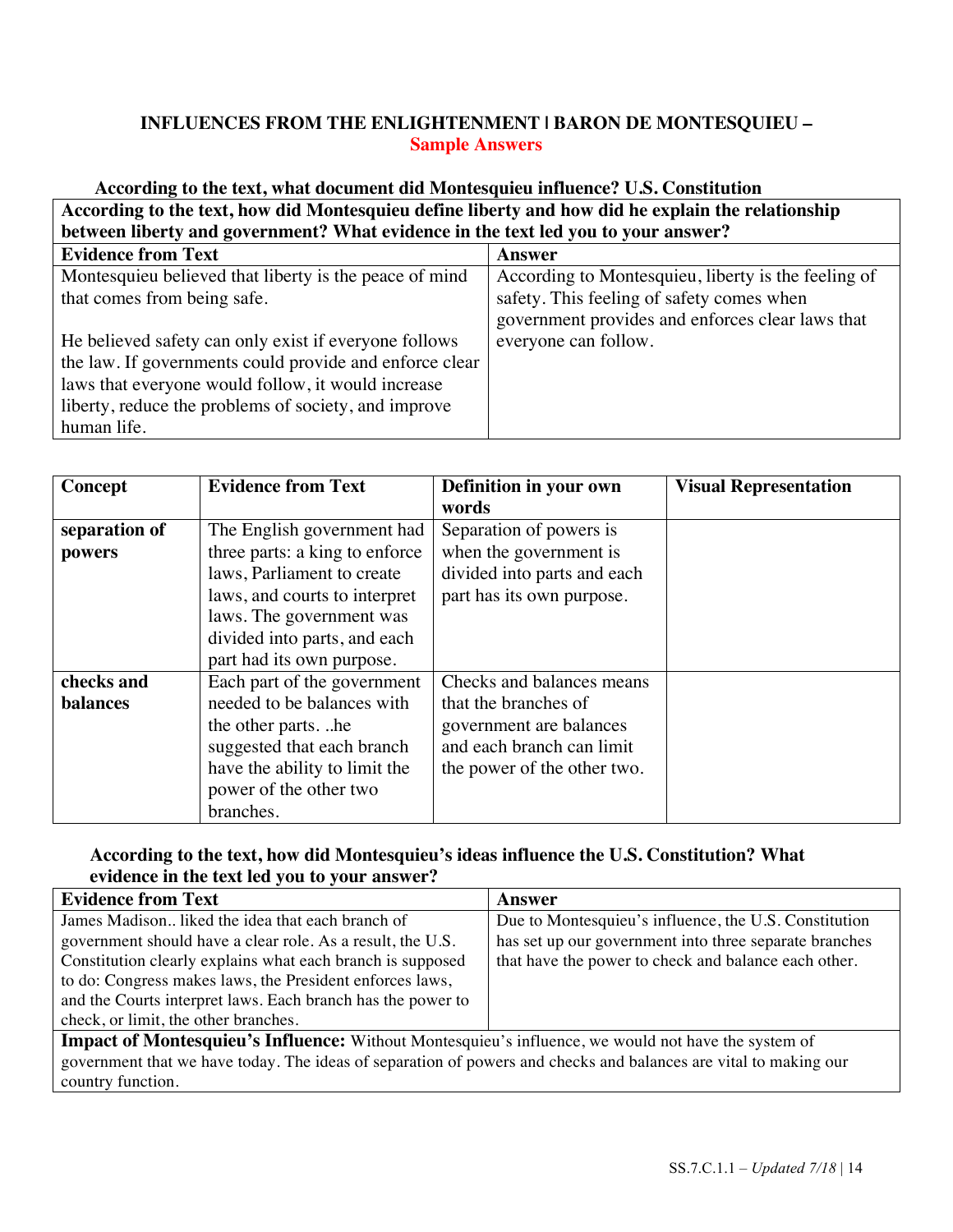# *Civics Content Vocabulary*

| Word/Term                  | <b>Part of Speech</b> | <b>Definition</b>                                                                                                                                                                                   |
|----------------------------|-----------------------|-----------------------------------------------------------------------------------------------------------------------------------------------------------------------------------------------------|
| checks and<br>balances     | phrase                | a principle of the federal government, according to the<br>U.S. Constitution, that allows each branch of government<br>to limit the power of the other branches                                     |
| consent of the<br>governed | noun                  | an agreement made by the people to establish a<br>government and abide by its laws                                                                                                                  |
| Enlightenment              | proper noun           | a period in European history when many educated people<br>stressed the importance of learning and reasoning;<br>education was considered the key to understanding and<br>solving society's problems |
| individual<br>liberty      | noun                  | a person's ability to be free and independent                                                                                                                                                       |
| influence                  | verb                  | having an effect or impact on the actions, behavior,<br>opinions, etc., of another or others                                                                                                        |
| natural law                | noun                  | laws passed by government to protect natural rights                                                                                                                                                 |
| natural rights             | noun                  | the belief that individuals are born with basic rights that<br>cannot be taken away by governments; life, liberty, and<br>property                                                                  |
| separation of<br>powers    | noun                  | the structure of the federal government, according to the<br>U.S. Constitution, that sets up three branches with their<br>own distinct powers and responsibilities                                  |
| social contract            | noun                  | an implied agreement among the people of an organized<br>society that defines the rights, duties, and limitations of the<br>governed and the government                                             |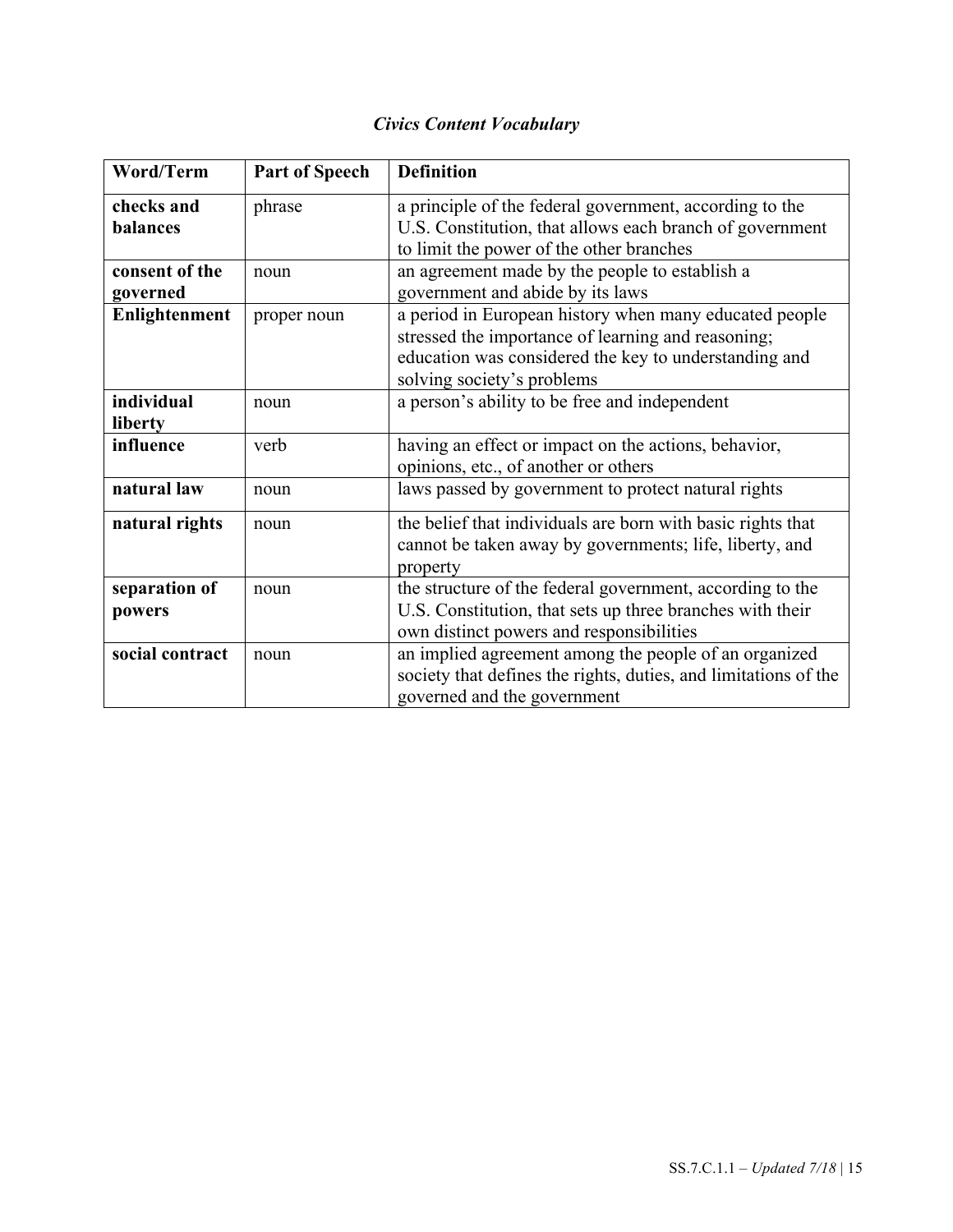#### **This section addresses the following issues:**

- 1. What are Enlightenment ideas?
- 2. John Locke and Natural Rights theory
- 3. Montesquieu's ideas on creating a "just government"

### **1. What are Enlightenment ideas?**

"Enlightenment" is the term used to describe a Western philosophy that emphasizes reason as its primary basis. Enlightenment emerged from Europe in the 18th century, and represents a departure from the legitimacy of government that comes from a religious authority such as a theocracy or the divine right of kings. Core enlightenment values include an emphasis on liberty, individual rights and reason. Governments that reflect these values grant more freedom for the common people based on self-governance, natural rights, and natural law. Historians of America's founding argue that Enlightenment philosophy was read by those who signed key governing documents in the United States including the Declaration of Independence, the U.S. Constitution and the Bill of Rights. Key Enlightenment philosophers whose writings impacted the founding documents of the United States include Baron de Montesquieu and John Locke. Montesquieu is best known for advocating separation of powers and checks and balances for an effective government (reflected in the U.S. Constitution) while John Locke's views are best reflected in the U.S. Declaration of Independence, particularly regarding those components focusing on the law of nature and social compact.

## **2. John Locke and Natural Rights theory**

The founding fathers were deeply concerned about government abusing its power. It was reasoned that when a government abused its power, it deprived the citizens of their liberty. As liberty was a fundamental God given right, assurances had to be put in place to protect the people from government abusing its power.

The founding fathers consulted the works of many political philosophers when they developed government structures that protected the people from government abusing its powers. One of the most influential works was John Locke's Second Treatise of Civil Government (1690).

John Locke (1632-1704) was a British political philosopher who wrote extensively on the relationship between government and the society. It was Locke's view that there was a social contract between the government and society in a civil (citizen based) government. This civil government was based on natural law, which is fundamentally tied to natural rights.

According to Locke, men lived in a "state of nature" which meant that one is allowed to conduct one's life as one best sees fit, free from the interference of others. There is no government in a state of nature, and people are assumed to be equally responsible for protecting each others' "life, health, liberty and possessions". The laws by which people lived were derived from God, and these laws included the notion that people were forbidden from harming one another. Thus, the state of nature is a state of liberty where persons are free to pursue their own interests provided that in doing so they do not harm one another.